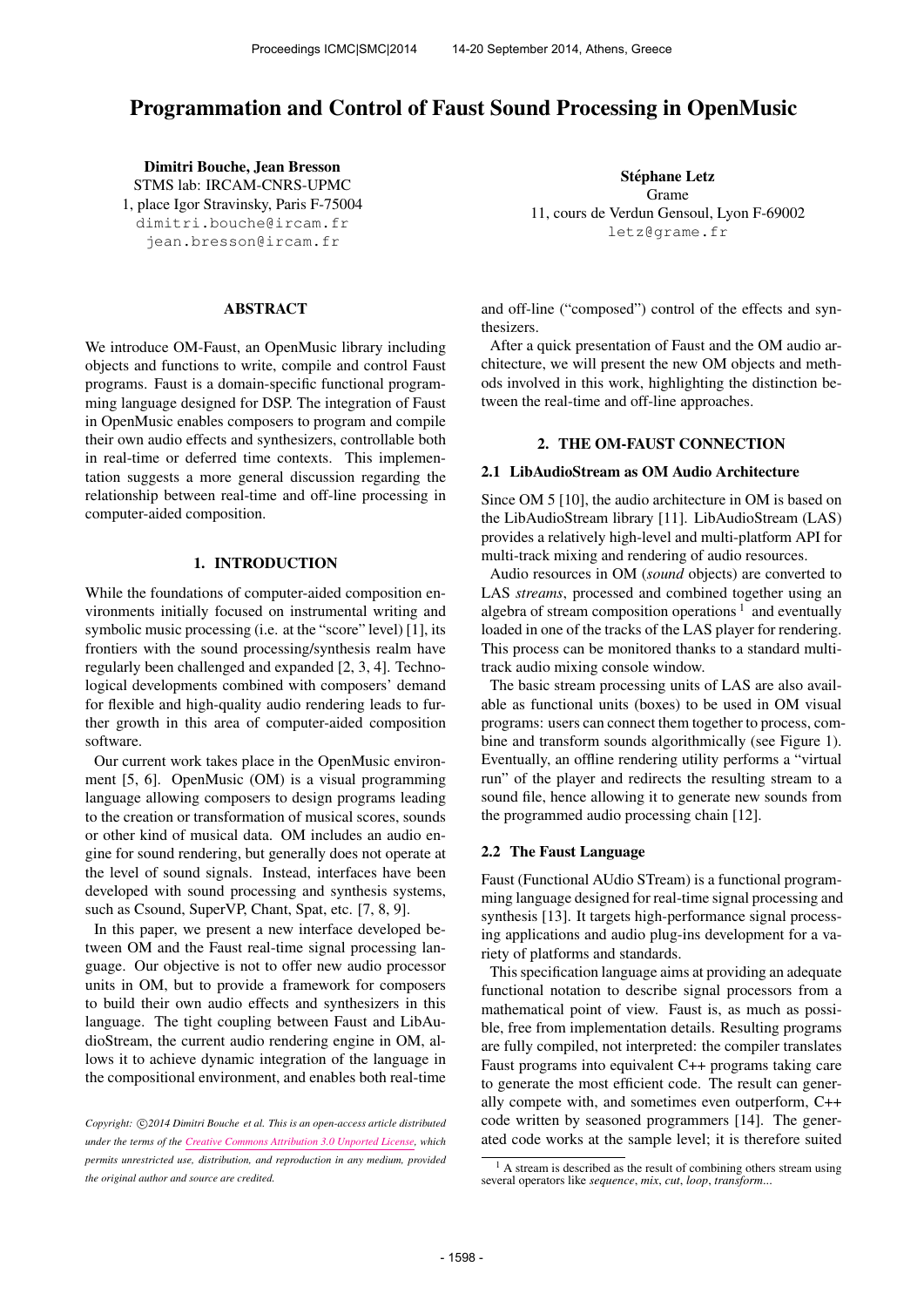

Figure 1. Processing sounds in OpenMusic using the LibAudioStream framework.

to implement low-level DSP functions, like recursive filters. The code is self-contained and does not depend of any DSP library or runtime system. It has a very deterministic behaviour and a constant memory footprint.

Faust allows users to program effects and synthesizers, and to use them in the environment of their choice. A significant number of libraries are available for import into the programs. These libraries cover most of the basic audio processing and synthesis functions (filters, reverbs, signal generators, etc.). The programs can be compiled for specific target "architectures" (e.g. Max, PureData, VST...) [15] and then provide corresponding entry points for control.

#### 2.3 LAS-Faust Connection

The Faust compiler is generally used as a command line tool to produce a C++ class starting from the DSP source code. This class can be compiled later on with a regular C++ compiler, and included in a standalone application or plug-in. In the *faust2* development branch, the Faust compiler has been packaged as an embeddable library called *libfaust*, published with an associated API.

The complete chain therefore starts from the DSP source code, compiled into the LLVM intermediate representation  $(IR)^2$  using the *libfaust* LLVM backend, to finally produce the executable code using the LLVM Just In Time compiler (JIT); all these steps being done in memory (see Figure 2) [17]. This dynamic compilation chain has been embedded in the LibAudioStream library, so that Faust effects or synthesizers can be dynamically complied and inserted in the LAS audio chain.



Figure 2. Steps of the compilation chain in Faust.

Faust and the LibAudioStream library are therefore compatible at different levels :

- LAS can read and connect compiled Faust effects in the audio processing chains (Faust signal processors can be used to transform audio streams),
- LAS connects to the control parameters of the Faust effects and provides an API to set or read their values (Faust signal processors can be controlled in realtime using LAS),
- LAS embeds the *libfaust* and LLVM technologies and can compile Faust code on-the-fly from a text buffer (Faust effects can be created and applied dynamically).

These cross-connections between Faust and LAS are the basis of the high-level control interface proposed in OM-Faust, which we will detail in the next sections.

### 3. FAUST OBJECTS

Two main objects have been developed in the OM-Faust library: *Faust-FX* and *Faust-Synth*.

### 3.1 Effects: *Faust-FX*

*Faust-FX* is a standard OM object represented in the visual programs as a "factory" box (see Figure 3). Its inputs allow to build an instance of the object upon evaluation: a Faust program (edited or imported in a *Textfile* object, the standard OM text editor), a name (optional) and a track number (to plug the effect on a specific track of the audio player – the assignation of an effect to a track can also be done through the mixing table, see section 3.3).



Figure 3. The *Faust-FX* object and it's input/initialization values.

The evaluation of this box handles the different steps that the architecture needs to compile and register the resulting audio processing unit:

<sup>2</sup> LLVM (formerly Low Level Virtual Machine) is a compiler infrastructure designed for compile-time, link-time, run-time optimization of programs written in arbitrary programming languages [16].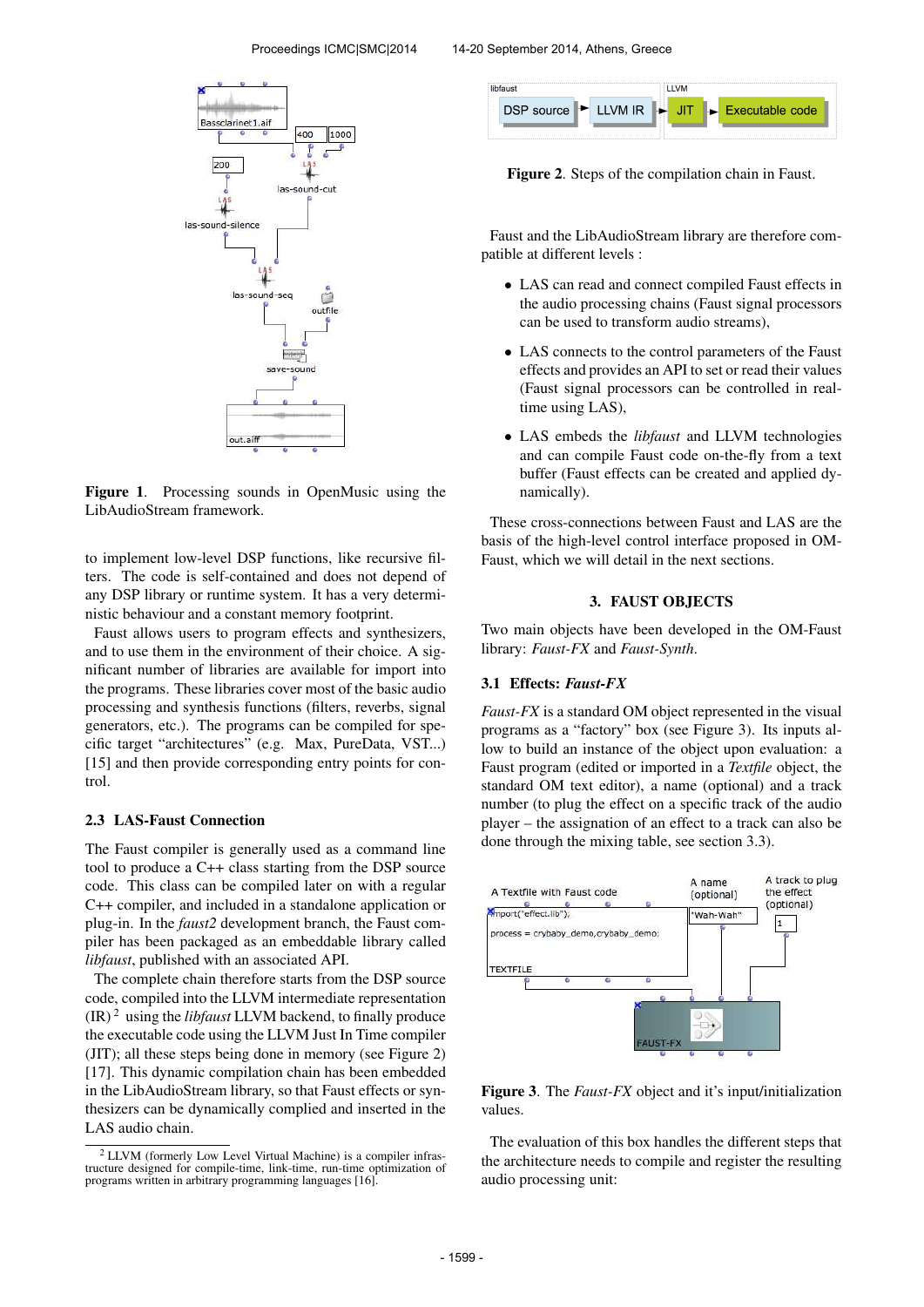- Compilation of the code (incl. error management),
- Registering in a pool of available effects,
- Connection to the audio system (if *track* specified),
- Generation of control interfaces (see section 4).

The Faust compilation process also outputs a SVG file containing a hierarchical block-diagram representation of the signal processing unit, which can be visualized and explored in a web browser.

#### 3.2 Synthesizers: *Faust-Synth*

At first sight, the *Faust-Synth* object is quite similar to *Faust-FX* (see Figure 4), but it differs in its use and purpose in the environment. The function of the synthesizer in our system (producing sound) is different from the one of an effect (transforming an existing sound or audio *stream*). Effects, for instance, can be applied sequentially on top of one another in a processing chain. Synthesizers at the contrary should be considered as a source (which can also be processed by a chain of effects or treatments).





Figure 4. The *Faust-Synth* object and its input/initialization values.

This distinction implies a number of differences in the treatment of these two kinds of objects. It is possible for instance to assign several *Faust-FX* to a same audio track, but one single *Faust-Synth* will be accepted on a track.

*Faust-Synth* also has a *duration* as additional initialization parameter. Indeed, "off-line" processes such as the ones taking place in computer-aided composition must generally produce time-bounded structures, and therefore include a notion of duration.<sup>3</sup> Being an individual sounding object (and not a processing unit applied to an existing one), *Faust-Synth* is likely to be played and integrated in an audio mix or sequence (in an OM visual program, or in a sequenced context such as the *maquette* [18]) along with other sounds.

### 3.3 Connections to Audio Tracks in the Audio Mixer

The OM audio mixing table enables volume and panning control for each audio player track. OM-Faust extends this interface, providing post/dynamic controls for the the Faust audio units' assignments to the audio tracks and resources. Figure 5 shows the *Audio Mixer* window with the OM-Faust plug system extension. The SYNTH and FX selectors complement the Faust objects initialization process, connecting compiled and registered instances of *Faust-FX* and *Faust-Synth* with the LAS player tracks.



Figure 5. The *Audio Mixer* and its Faust extension.

# 4. SELF GENERATED INTERFACES : REAL-TIME CONTROL OF FAUST OBJECTS



Figure 6. A *Faust-FX* object and its self-generated control interface (the "SVG" button opens the block-diagram representation of the effect in a web browser).

Faust code can embed elements of control interface specification (sliders, check-boxes, knobs or other kinds of components that will set the value of the effects or synthesizers' parameters). The compiler interprets this specification depending on the target architecture or can export it as a

<sup>&</sup>lt;sup>3</sup> At this juncture lies one of the main paradigmatic divisions be-<br>tween computer-aided composition and real-time audio processing systems, which usually consider virtually infinite audio or data streams.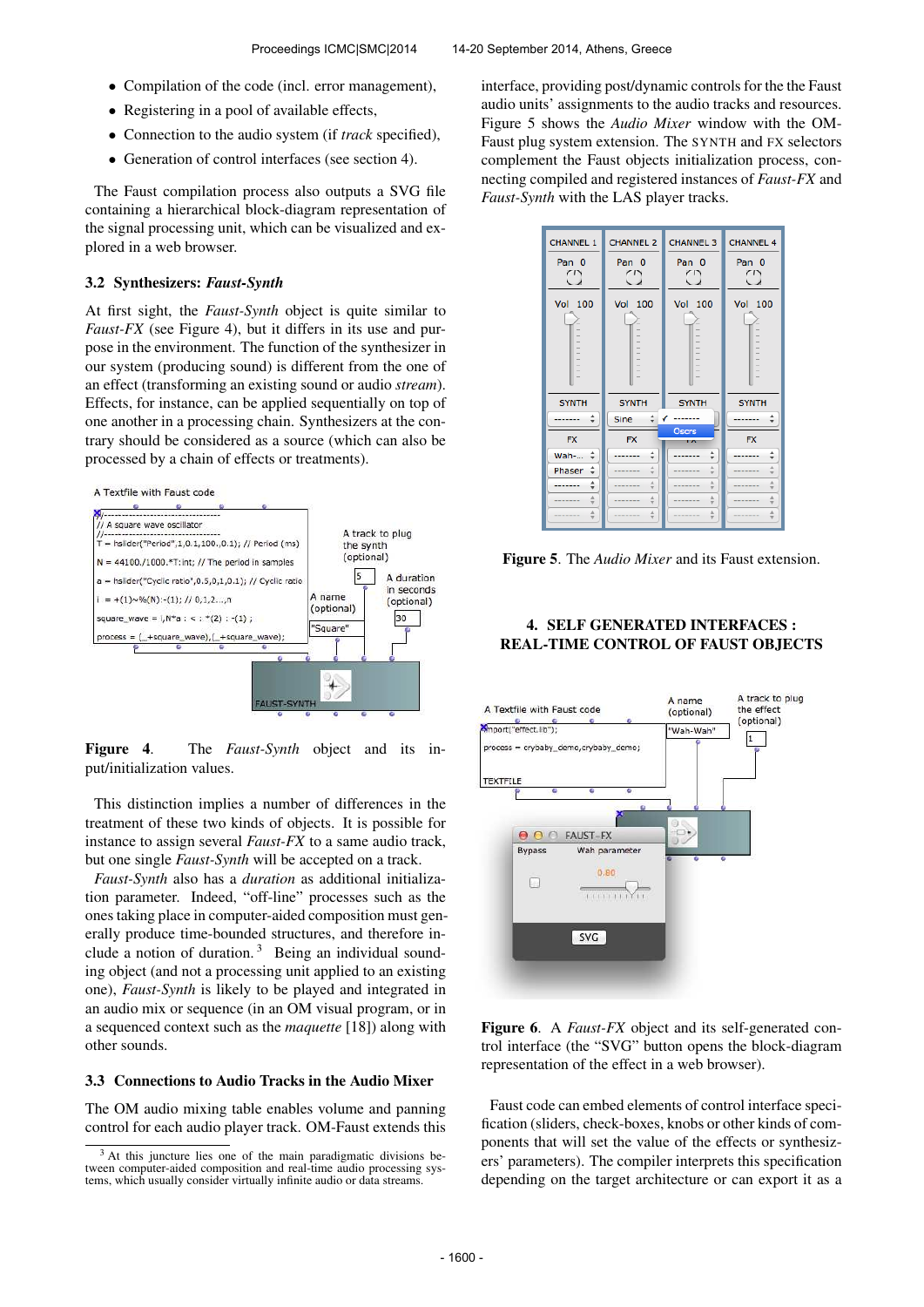Json file [19]. The initialization of a *Faust-FX* or *Faust-Synth* in OM uses and parses this Json specification file to build a hierarchical representation of the user interface corresponding to the effect or synthesizer controls, presented to the user upon opening (double-clicking) the effect or synthesizer's box (see Figures 6 and 7).





Figure 8. *Faust-Automation* object.

Figure 7. A *Faust-Synth* object and its self-generated control interface.

These control interfaces are connected to the control parameters of the Faust processing unit via LAS, and work in real-time depending on the connections of these units in the global audio setup.

### 5. FAUST-AUTOMATION : A BRIDGE BETWEEN OFF-LINE AND REAL-TIME CONTROL

One of the main interests in using a computer-aided composition environment like OM to perform sound processing or synthesis, is the possibility to design complex processes for the generation of DSP structures and controllers. *Faust-Automation* is another object included in the OM-Faust library, derived from the *BPF* object (break point function), bringing the capability of programming or handdrawing curves that will serve as pre-generated controllers (automations) for the Faust effects or synthesizers (see Figure 8). A *Faust-Automation* controls one specific named parameter, and it is possible to use as many automations as the number of parameters of the targeted Faust object.

Faust automations can be used both in real-time or offline sound processing contexts. In an off-line context (the "usual" context for computer-aided composition), it will be considered as a sequence of timed values for the different Faust processing controllers (see Section 6). In a "realtime" context (to control a Faust process currently running on the sound player, e.g. attached to a playing audio track), Faust automations are "played" as independent musical objects. A plug-in to the OM player system schedules Faust control value changes via LAS at every timed-point in the automation BPFs. They can also be integrated as components in more complex musical structures, for instance in a *maquette* (see Figure 9).

#### 6. OFF-LINE APPROACH TO FAUST OBJECTS

We have seen in the previous sections how Faust objects can be used through the OpenMusic audio architecture and modify/build output streams in real-time.

They can also be used as off-line processing objects, and enable more complex compositional approaches.

#### 6.1 Sound processing : *Apply-Faust-FX*

LAS offers the possibility of connecting effects on a player track, but also directly as a transformer on a sound stream. The *Apply-Faust-FX* method simulates a sound file going through a *Faust-FX* and produces a new sound file. A virtual run of the sound+effect rendering is performed and redirected to an output file.

Figure 10 shows an example of the off-line transformation of a sound by a *Faust-FX* via *Apply-Faust-FX*. The effect parameters can be controlled using optional inputs of *Apply-Faust-FX*, and specified either as constant values or as a set of one or more *Faust-Automation* objects gathered in a matrix structure. In the latter case, at each audio buffer writing operation during the "virtual rendering", a new parameter value is read in the *Faust-Automation* and set as control value. It is therefore possible to change an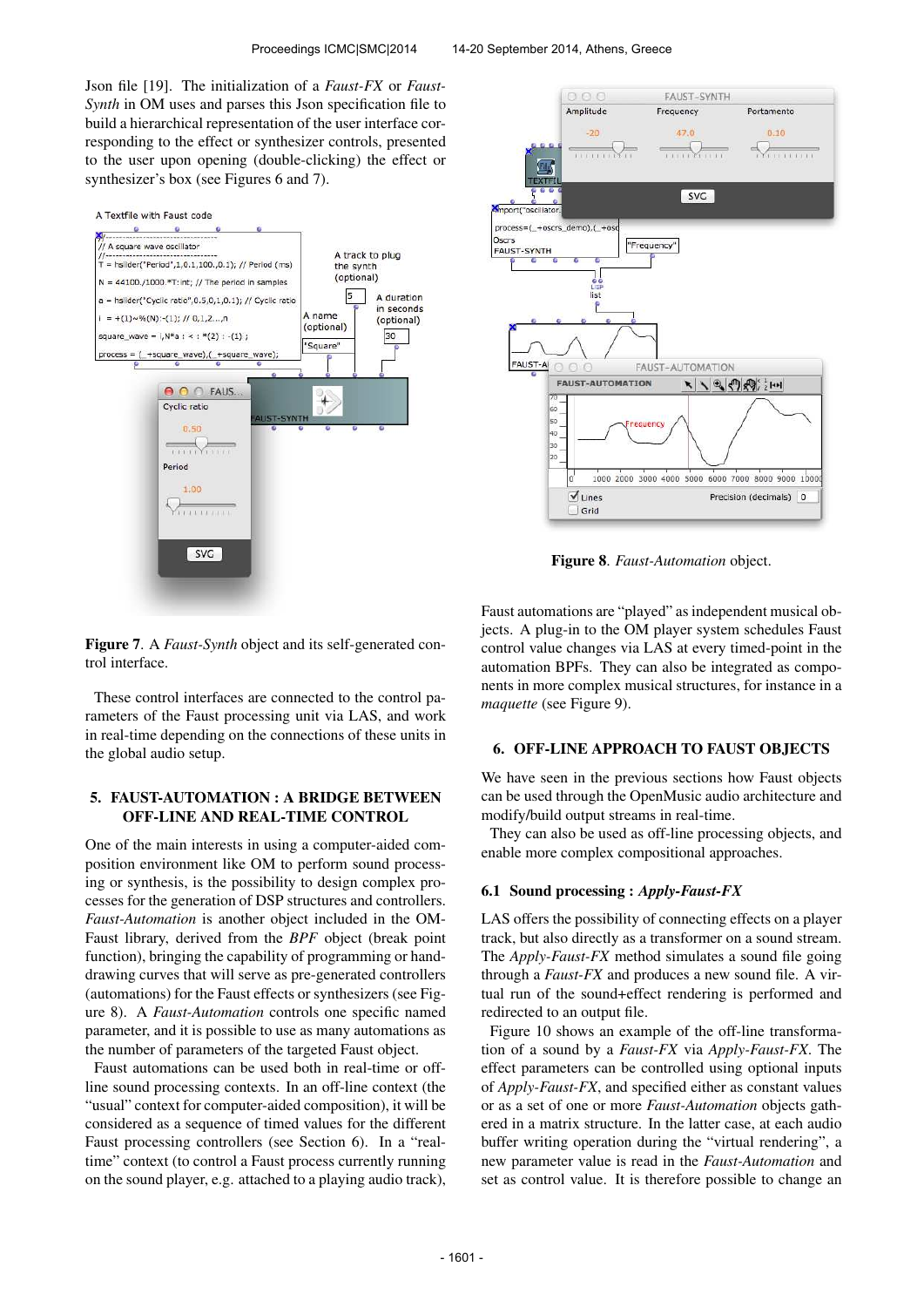

Figure 9. *Faust-Automations* and other *SOUND* and OM-Faust objects in a maquette. Two automations control parameters of an effect applied to sound files, and an other a parameter of *Faust-Synth* process. Automations are bounded and scalable to specific intervals on the maquette time-line.

automation grain by setting the length of the buffers (in *Apply-Faust-FX*, the default buffer length is set to 256 samples, which corresponds to 5.8 ms for a 44.1 kHz sample rate). An optional gain control can also be specified to *Apply-Faust-FX*, for instance to avoid clipping in amplified effects.



Figure 10. The *Apply-Faust-FX* method, used to process a sound file, using a Flanger effect with two automated parameters.

## 6.2 Synthesis rendering : *Flatten-Faust-Synth*

The *Flatten-Faust-Synth* method is similar to the *Apply-Faust-FX*, applied to a *Faust-Synth*. Instead of using a sound as input, it simply uses a duration setting to limit the output length (see section 3.2).

With the same rendering utility as described in section 6.1, *Flatten-Faust-Synth* can be controlled with constant or varying parameter values (using automations) it outputs a sound file of the required duration to the disk. Figure 11 shows an OM patch where a sound file is synthesized from a Faust program and a set of parameter values and automations.

### 7. CONCLUSION

OM-Faust allows to write, compile and control Faust objects in OpenMusic. This functional DSP programming framework offers users a low-level control of the audio processors they build, coupled with dynamic real-time control interfaces and powerful offline rendering facilities.

While common music software mostly process audio signal in real-time, OM-Faust objects can be used both in realtime and deferred-time in the same work session. These objects can produce or transform musical material (audio streams), and/or be considered as primary musical material themselves. This duality introduces interesting issues in the compositional environment, which we plan to address in future works from the user point of view and with the development of hybrid scheduling strategies for computation and rendering.

OM-Faust is an open-source library and is distributed with a set of tutorial patches. <sup>4</sup>

<sup>4</sup> http://forumnet.ircam.fr/product/openmusic-libraries/